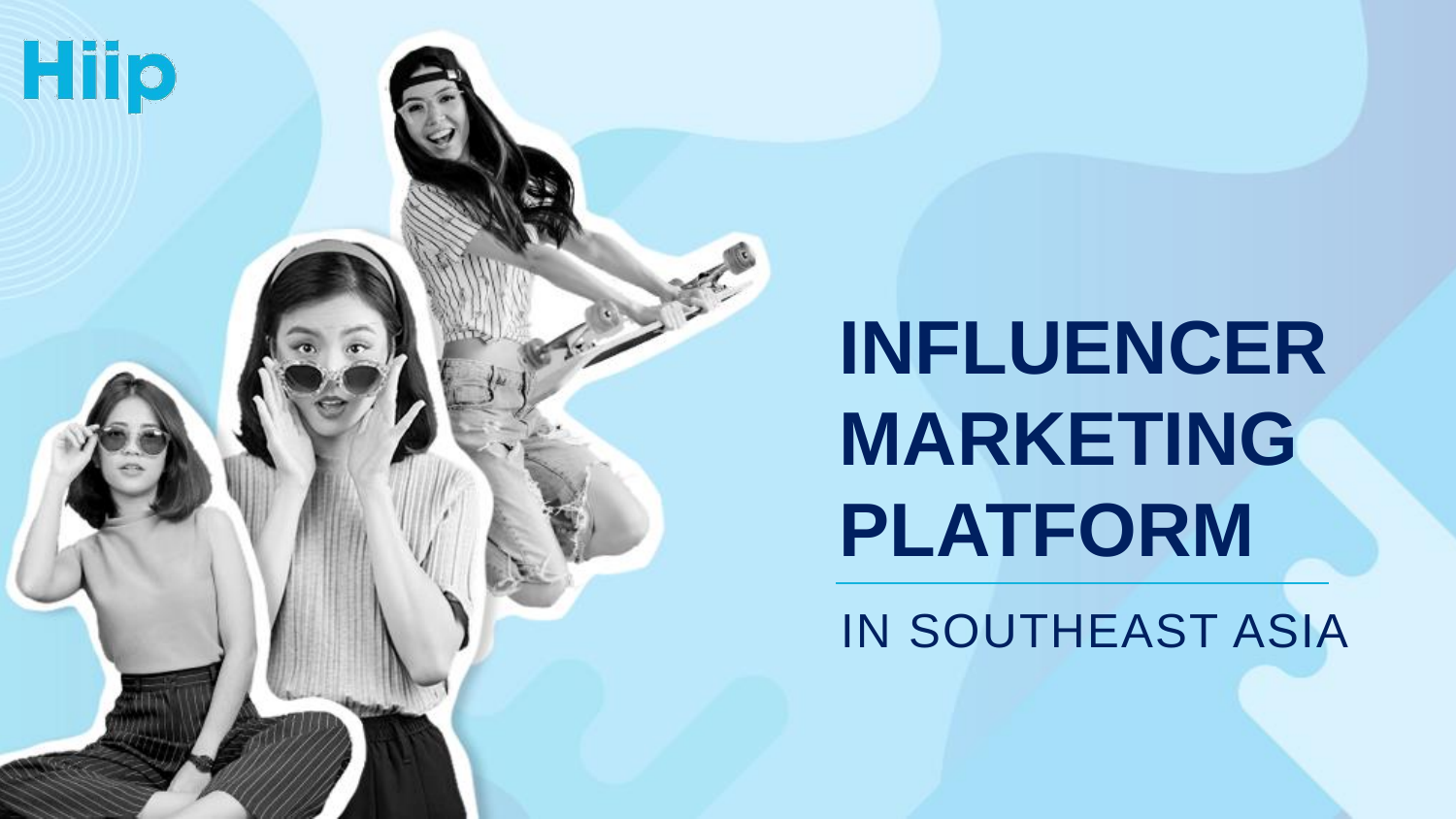# PROPOSE KOLS LIST - ISRAEL (2)

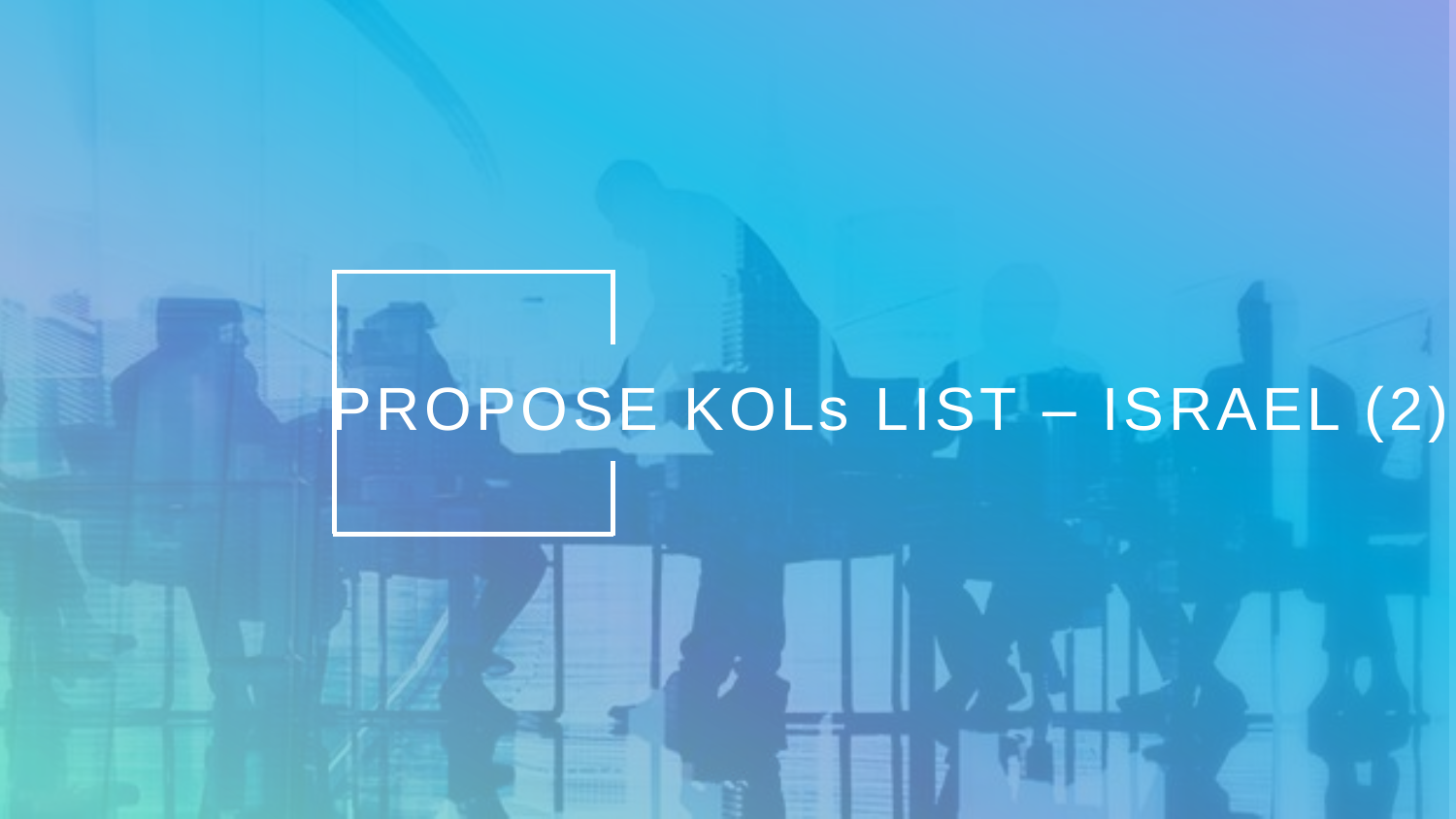

# THE MAKEAHOLICS (LINH TRUONG)

**FB Page: https://www.facebook.com/themakeaholics 75.677 followers Instagram: <https://www.instagram.com/themakeaholics/>| 102.000 followers** Youtube: [https://www.youtube.com/channel/UCQ1iwVM\\_Vc7SVZdA5IuokLA](https://www.youtube.com/channel/UCQ1iwVM_Vc7SVZdA5IuokLA)| 151.208 subcri

- **☆ FB Page: 415/ Post**
- ◆ Instagram: 3975/ Post
- **\*** Youtube: 35.100 view/ post | 1513 engage/ post



Blogger: Beauty, Travel

#### **P O R T F O L I O**

### **AV E R A G E E N G A G E M E N T**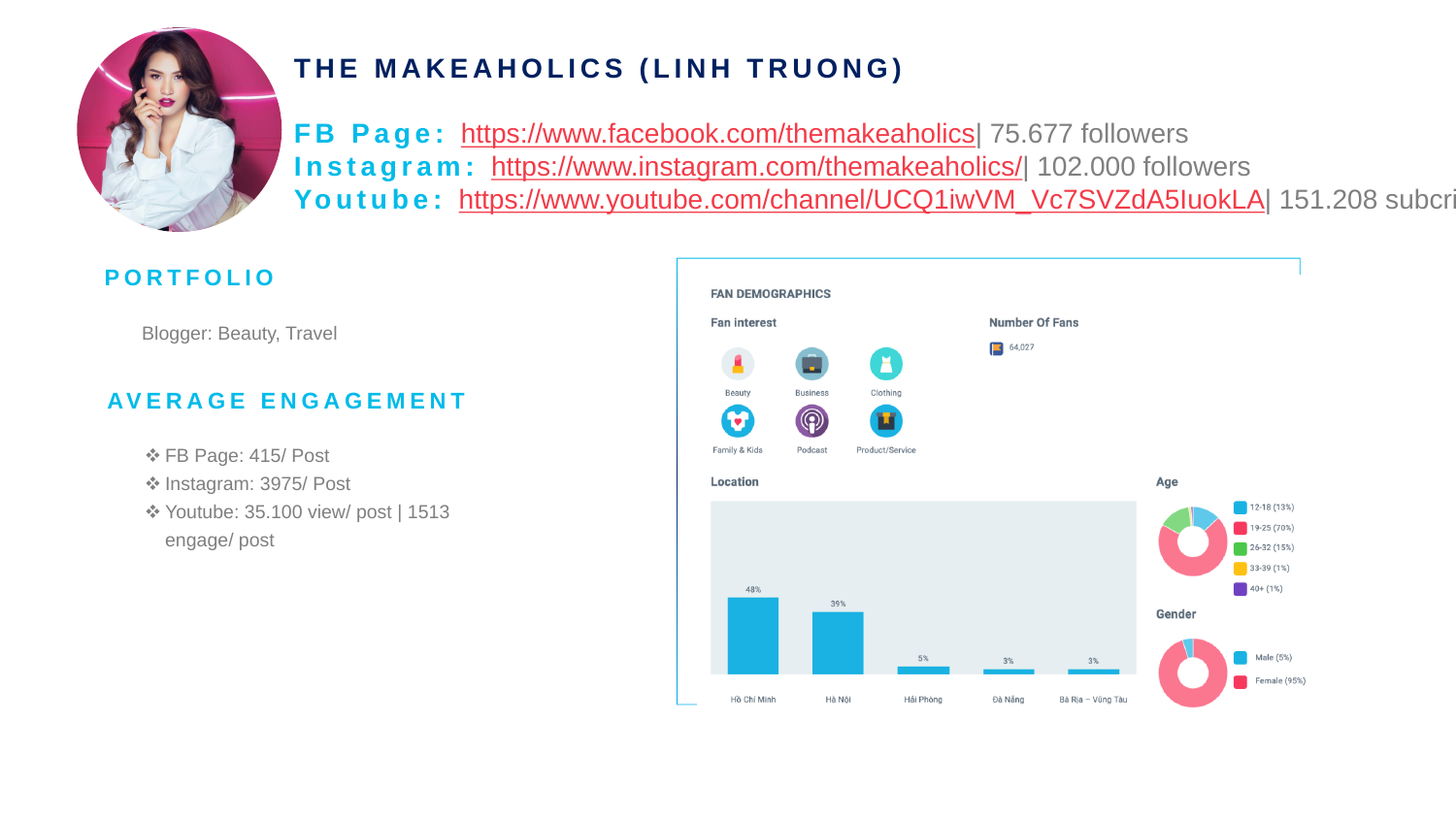## THE MAKEAHOLICS RECENTLY POST IMAGE





□LINK VIDEO□ https://youtu.be/Bl7wwAr2SfM Lâu rồi chưa quay Monthly Favs, tôi biết các bà thích xem chủ đề này nên hôm nay chúng ta "back on track" nhá <a>
Hẹn tháng tới với chủ đề này nữa nhé, tôi hứa sẽ chăm update mỗi

> $\rightarrow 0$  $-6$

07/06/2019 - 17:00



Quẫy lên anh em ơi thứ SÁU rồi đấyyyy <>>
Tôi ủn mông các bà đi chơi thế thôi chứ tôi tối nay đóng cửa ngồi nhà mần video k để kịp mai gặp các bà đâyyyyy □ Móng xinh Dear Nails Outfits Kisserine

 $1/742$ 

 $\P$  15

 $\rightarrow 0$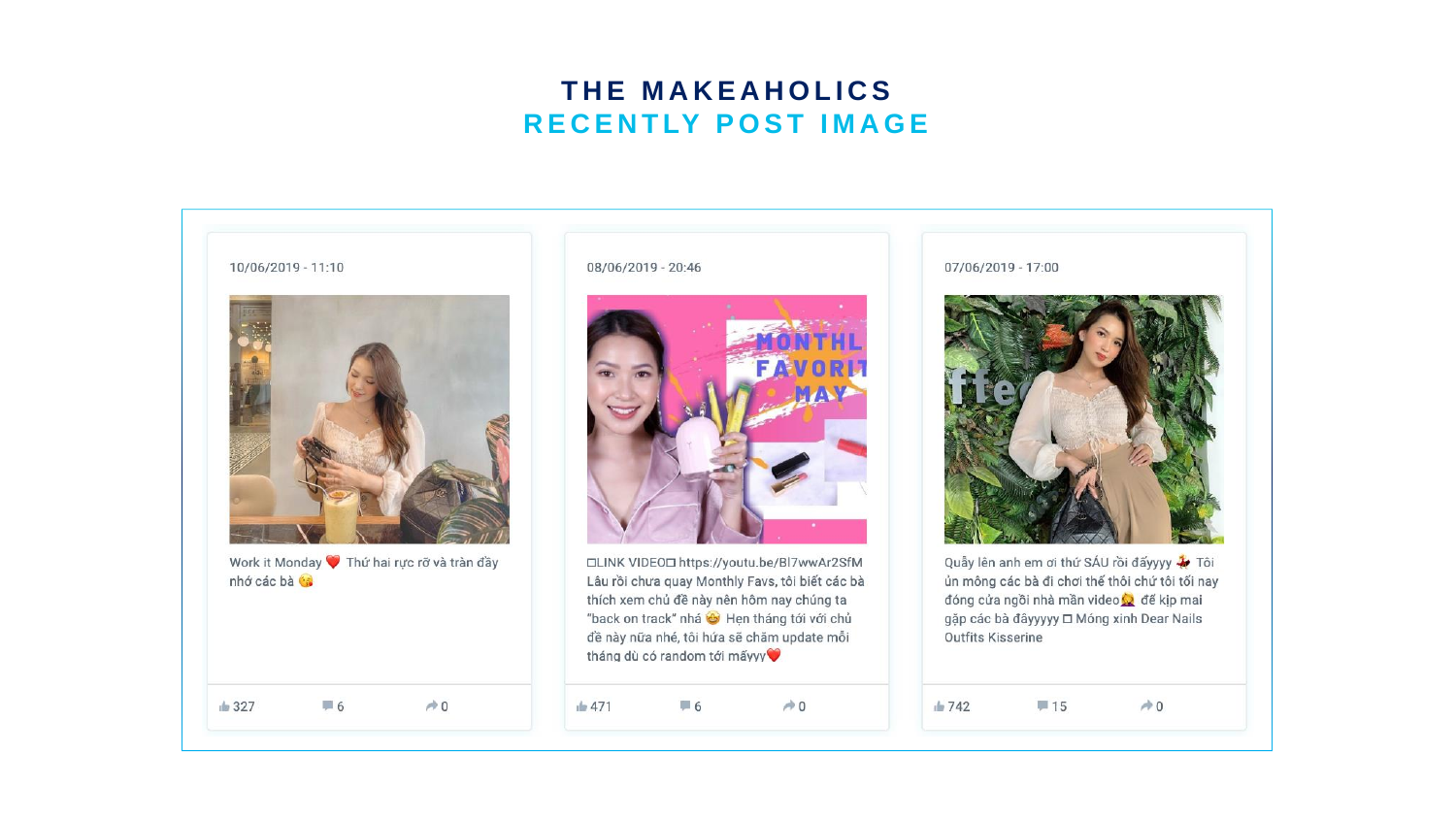### **T H E M A K E A H O L I C S R E C E N T LY P O S T V I D E O**

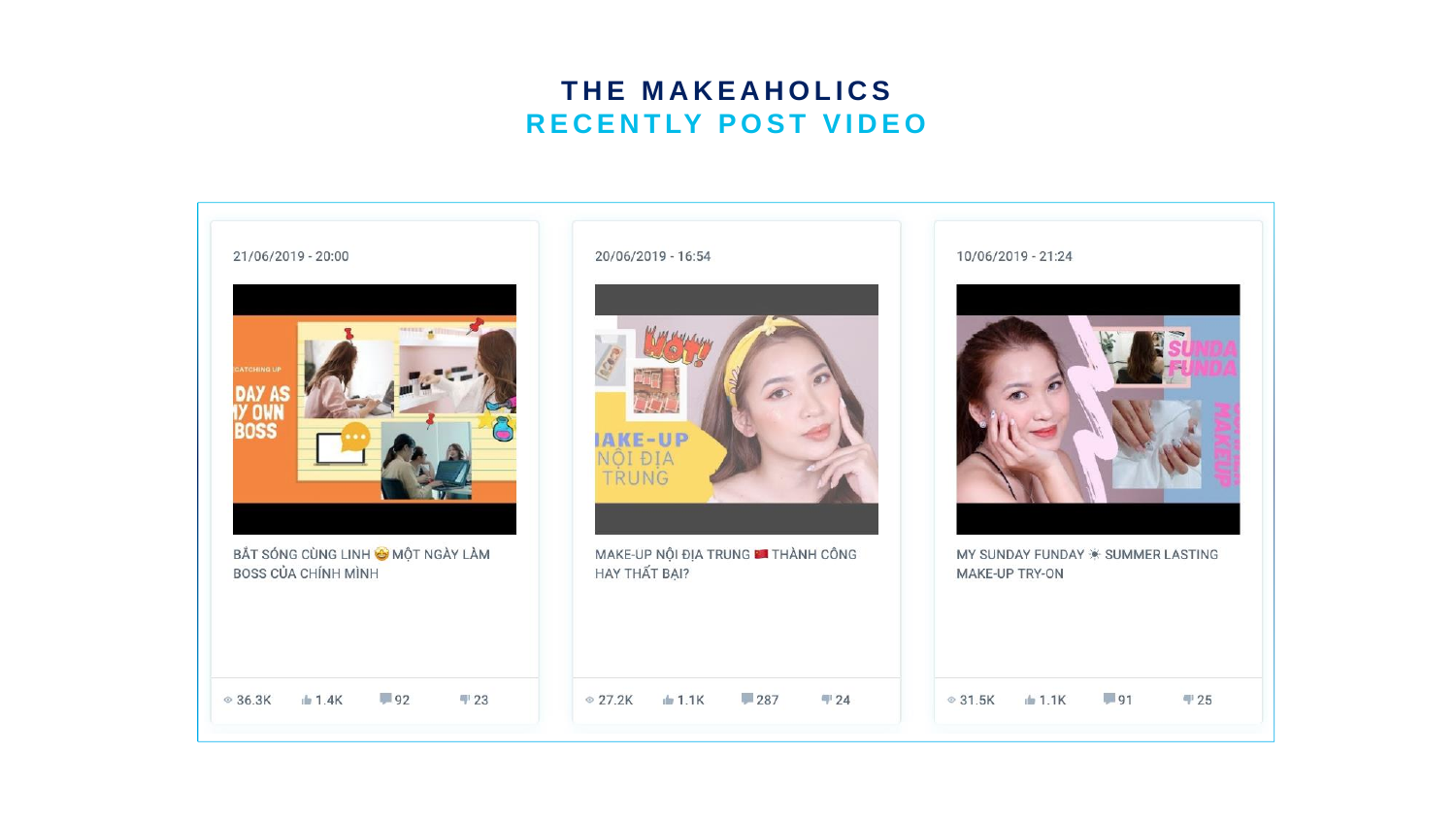

**P R I M M Y T R Ư Ơ N G FB Profile: <https://www.facebook.com/primmytruong> 76.600 followers FB Page: https://www.facebook.com/primmytruongblog/?ref=page\_internal** 44.793 followers **Instagram: [https://www.instagram.com/primmytruong/| 1](https://www.instagram.com/primmytruong/?hl=en)01.000 followers** Youtube: https://www.youtube.com/user/primmytruong 33.816 subcribers **B l o g g e :** <http://www.primmytruong.com/>

Blogger: Beauty

**P O R T F O L I O**

- FB Profile: 236/ Post
- FB Page: 1368/ Post
- ◆ Instagram: 2198/ Post
- **\*** Youtube: 48.100 view/ post | 727 engage/ post



#### **AV E R A G E E N G A G E M E N T**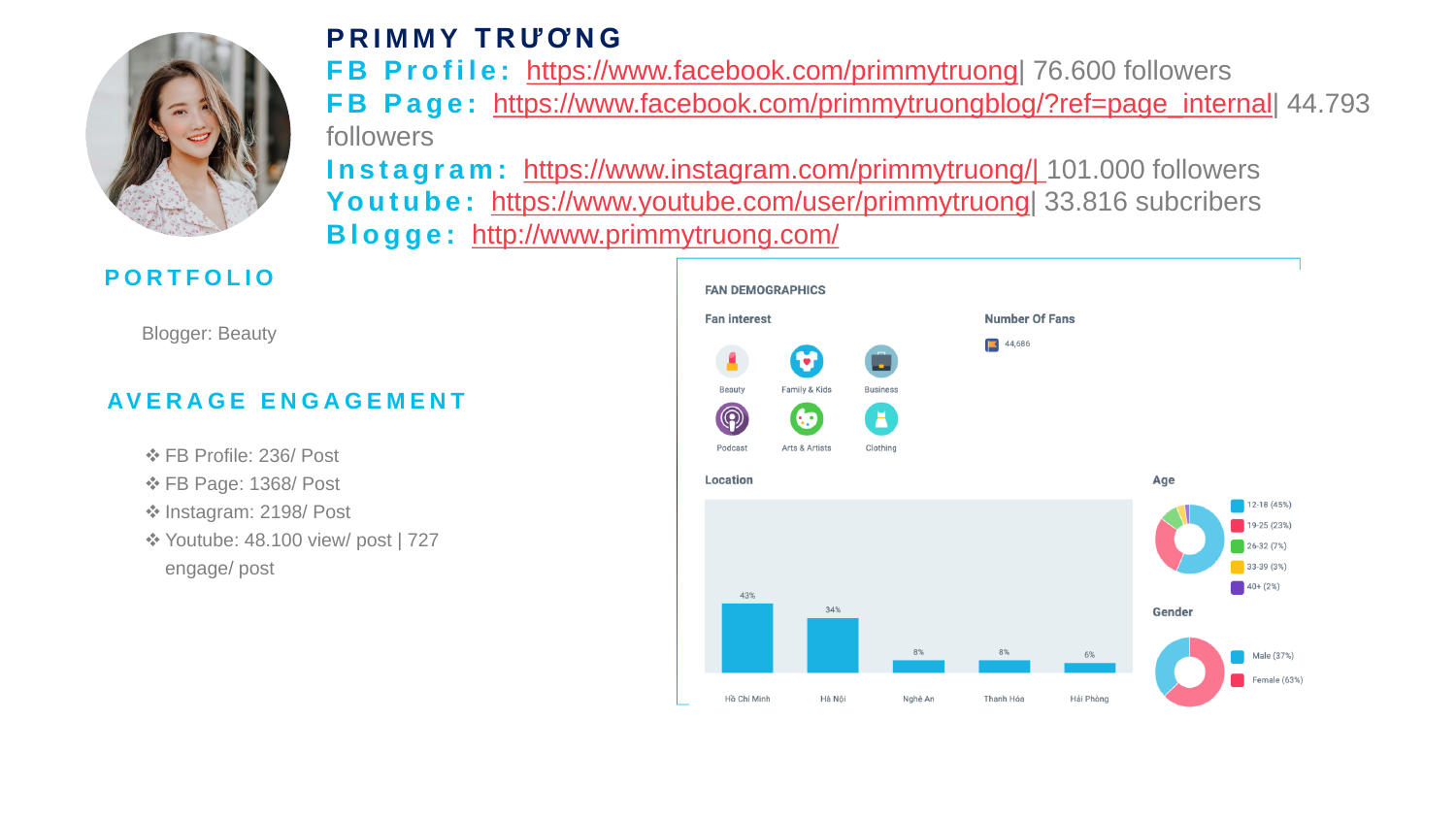# PRIMMY TRUONG RECENTLY POST IMAGE







Hộp quà xinh xắn Primmy mới nhận được từ Bobbi Brown Cosmetics nè @ Cushion có vỏ hộp design mới và thay thế vỏ được luôn, design rất sinh động, hiện đại và đầy màu sắc, mỗi ngày thay một vỏ nào chị em ơi và ngôi sao của box này chính là dòng son mới mà

 $-111$ 

 $\rightarrow 63$ 

05/06/2019 - 20:50



Ra mắt dòng sản phẩm dưỡng da mới của Clinique nè, bộ này siêu hot luôn nha. Hôm kia Primmy có post trên story đó, Primmy dùng chai kem dưỡng ẩm màu vàng kinh điển + lõi trắng có chức năng làm sáng đều màu da hơn 1 tháng nay rồi, tốt lắm về Còn lõi màu xanh

 $1 975$ 

 $-16$ 

 $\rightarrow 0$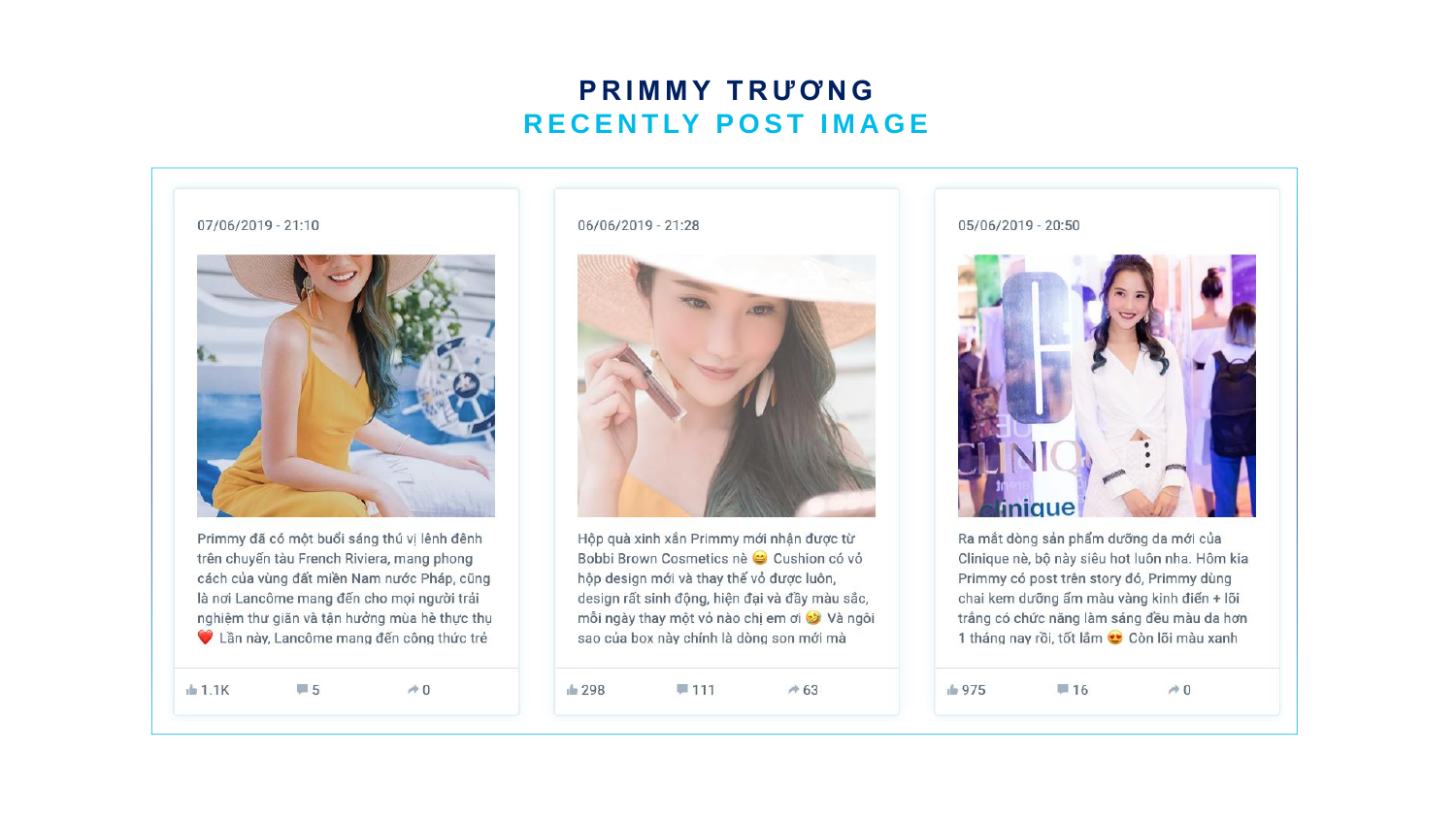# PRIMMY TRUONG RECENTLY POST VIDEO



# **TAM**

Primmy Truong · 9.1K views · 1 year ago

Let's visit Athens & Santorini with us! - Beauty Blog: http://www.primmytruong.com/FB: ...



# RETRO GLAM MAKEUP | TRANG ĐIỂM PHONG CÁCH CỔ ĐIỂN -**PRIMMY TRUONG** Primmy Truong · 34K views · 1 year ago

Beauty Blog: http://www.primmytruong.com/ FB: https://www.facebook.com/primmytruong FP: ...

#### TRAVEL DIARY #3: GREECE - PRIMMY TRUONG & NGOC THANH